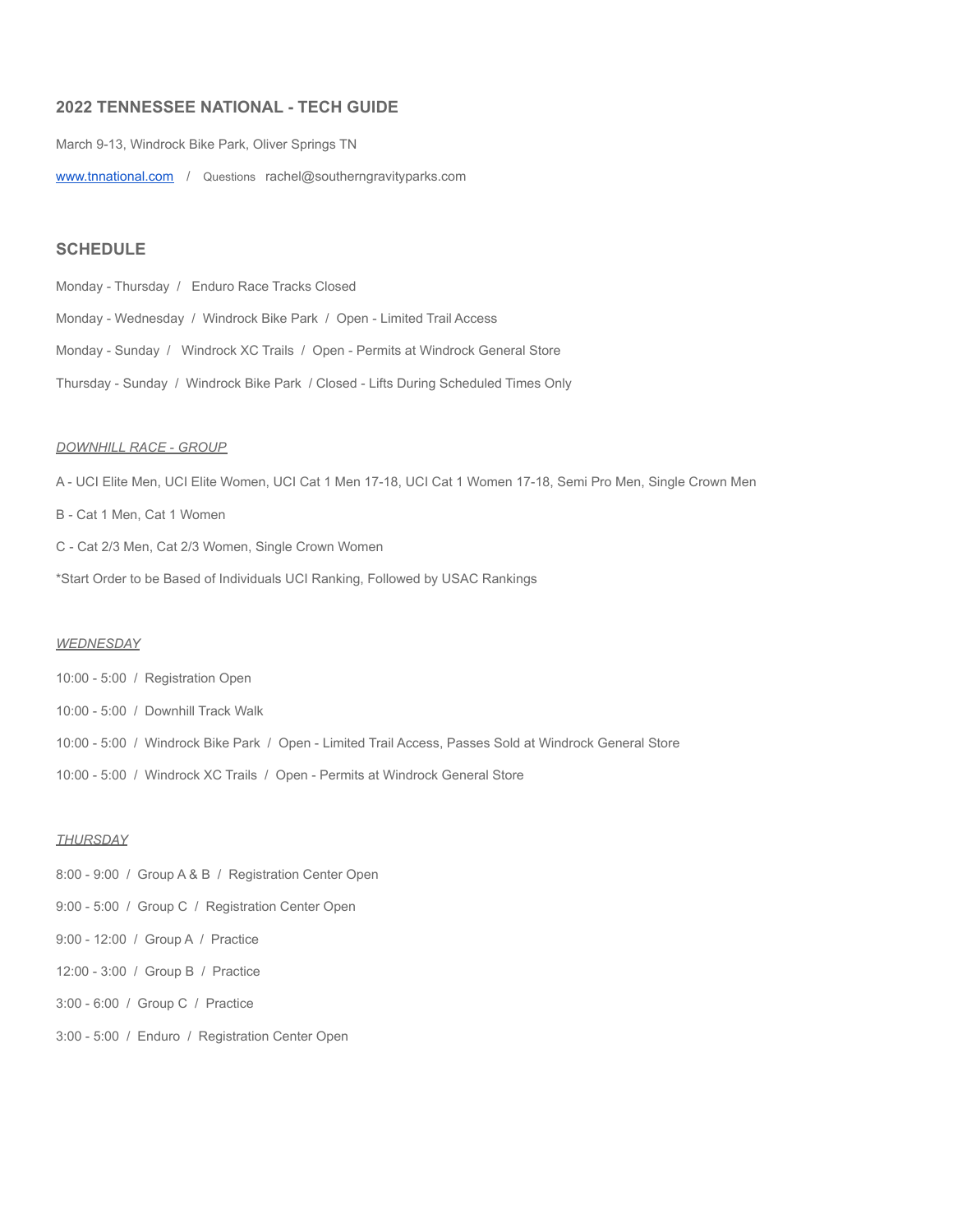### *FRIDAY*

- 8:00 5:00 / Enduro / Registration Center Open 8:00 - 10:00 / Group B / Practice 10:00 - 12:00 / Group A / Practice 12:00 - 2:00 / Group C / Practice 2:15 / Group A & B / Qualification Run 2:30 - 5:00 / Enduro / Practice - Uplift Access to Mid Shuttle Lot
- 5:00 6:30 / Freestyle Jam at The Red Bull Ravine

# *SATURDAY*

- 8:30 12:00 / Enduro / Registration Center Open
- 8:00 9:30 / Group C / Practice

8:00 / Downhill / Start Times Posted

- 9:30 11:00 / Group B / Practice
- 11:00 12:30 / Group A / Practice
- 12:30 5:00 / Enduro / Practice Uplift Access to Mid Shuttle Lot
- 1:00 / Downhill / Race Start
- Downhill Awards
- 3:00 5:00 / Youth Downhill / Practice

### *SUNDAY*

- 9:00 12:30 / Youth Downhill Race Practice
- 1:00 / Youth Downhill Race Start
- Youth Downhill Awards
- 8:00 / Enduro Start / EWS Elite Men
- 8:30 / Enduro Start / EWS Elite Women, EWS U21 Men, EWS U21 Women
- 8:45 / Enduro Start / EWS Masters 35+ Men, EWS Masters 35+ Women
- 9:30 / Enduro Start / Sport Masters 35+ Men, Sport Masters 35+ Women, Sport U21 Men, Sport U21 Women
- 9:45 / Enduro Start / Sport Men Open, Sport Women Open, Sport Hardtail, E-Bike Men Open, E-Bike Women Open
- 4:00 / Enduro Race Cut Off Time
- 4:45 / Enduro Awards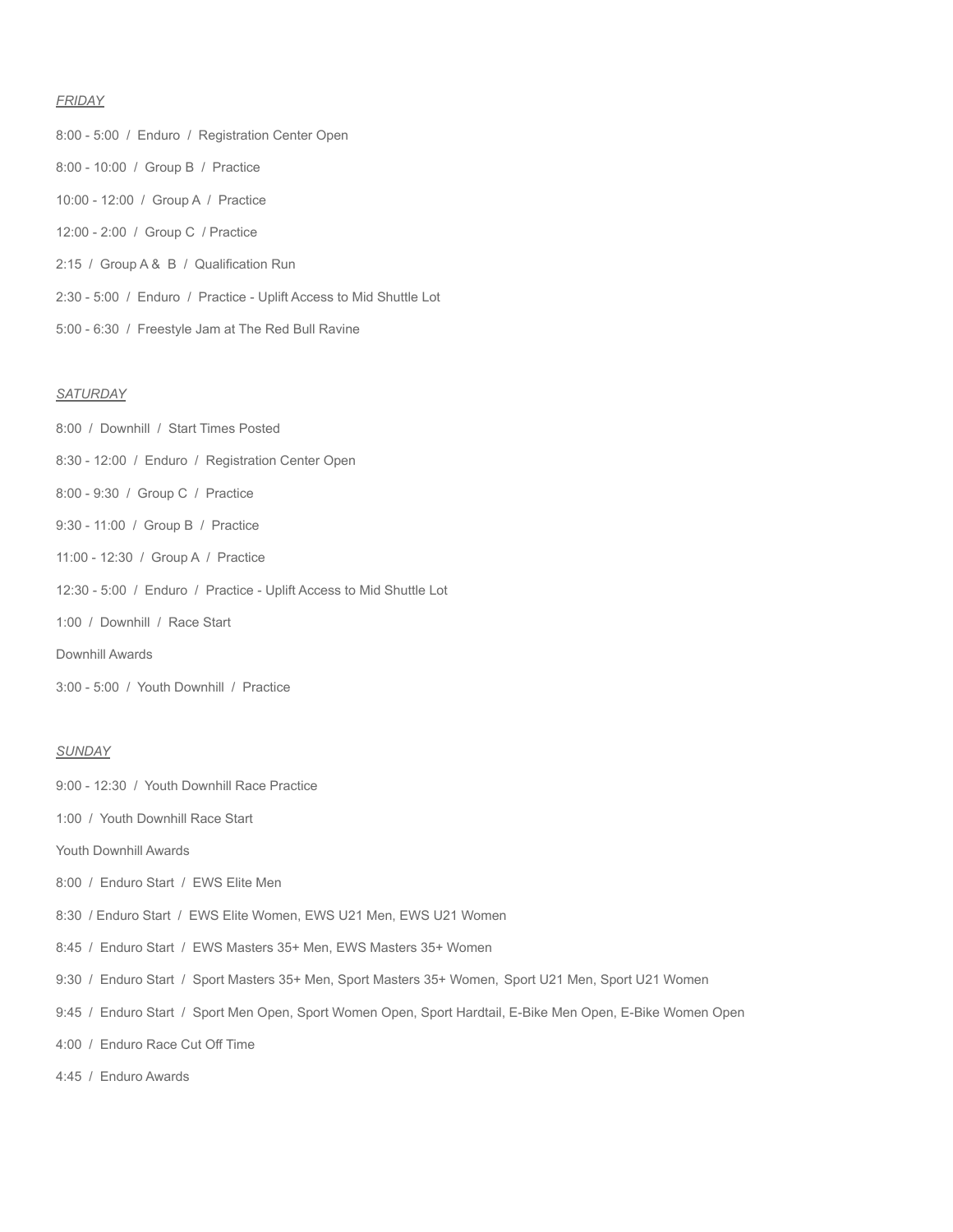# **SPECTATOR**

All spectators must have a wristband to leave the parking lots and enter the venue. Purchases can be made at the registration center. Wristband cost: Thu: \$10, Fri: \$10, Sat: \$15, Sun: \$10, All four days: \$30 / \$15 youth 16 & under

Spectators are able to access the venue and ride the shuttle truck to access all race tracks. There is a trail for spectating next to the race tracks. Enduro trails are best accessed by walking Medic Access E1 or walking Medic Access E3. Waypoints for E1 and E3 are marked on medic maps maps.

# **TIMING & RESULTS**

Timing in partnership with Zone4 Timing. Downhill racers will start at 30 second intervals and enduro racers will start at 1 minute intervals. Start lists will be posted at the registration center on the morning of qualification runs and racing.

Live results are available through the website. [www.tnnational.com](http://www.tnnational.com)

# **DOWNHILL RULE BOOK**

#### *TRACKS*

All categories will compete on the same track.

Red flags indicate a down rider. Please stop on track.

### *SHUTTLES*

You can only be on the shuttle and on the track during your practice block. Windrock Bike Park trails are closed. Parts of trails are used for Medic Access so please continue down the track if you are having mechanical issues.

### *RE-RUNS*

There will be no race re-runs if a racer catches you or if you catch someone. Please announce your approach loudly and get out of the way if you're about to be passed. Yield to the racer that is catching you.

If you are stopped on track by a red flag, you will be issued a re-run.

## *USAC & UCI*

You must have an active license permitting you to race in the category you've registered for. No licenses will be sold onsite.

#### UCI Rule [Book](https://assets.ctfassets.net/761l7gh5x5an/52jcyhbOYV5t64uHFYspXQ/875a24b855c28e47a0da0e4b309b8ab1/2021.11.25_-MTB_EN-left_column_final.pdf)

[USAC](https://usacycling.org/resources/rulebook?gclid=Cj0KCQiAmeKQBhDvARIsAHJ7mF6VPLTfkhB1IXa7Z3TRbFQVmoWKigP4ybE4MdRV0bN5uiUf71EqUawaAnFVEALw_wcB) Rule Book

#### *USADA (ANTI-DOPING)*

Under UCI and USAC C2 designation, USADA reserves the right to anti-doping. UCI ruling below.

### UCI [Anti-Doping](https://www.uci.org/anti-doping/192SPNKHvmPJkgVl6M6eNq)

### *UCI POINTS*

C2 Elite Designation 1st / 30 2nd / 20 3rd / 15 4th / 12 5th / 10 6th / 8 7th / 6 8th / 4

# *PAYOUT & PRIZING*

Elite Men and Elite Women

1st \$500 2nd \$300 3rd \$200 4th \$150 5th \$100 6th \$50 7th \$50 8th \$50

Prizing provided by Rock Shox & SRAM to all categories P1-P3